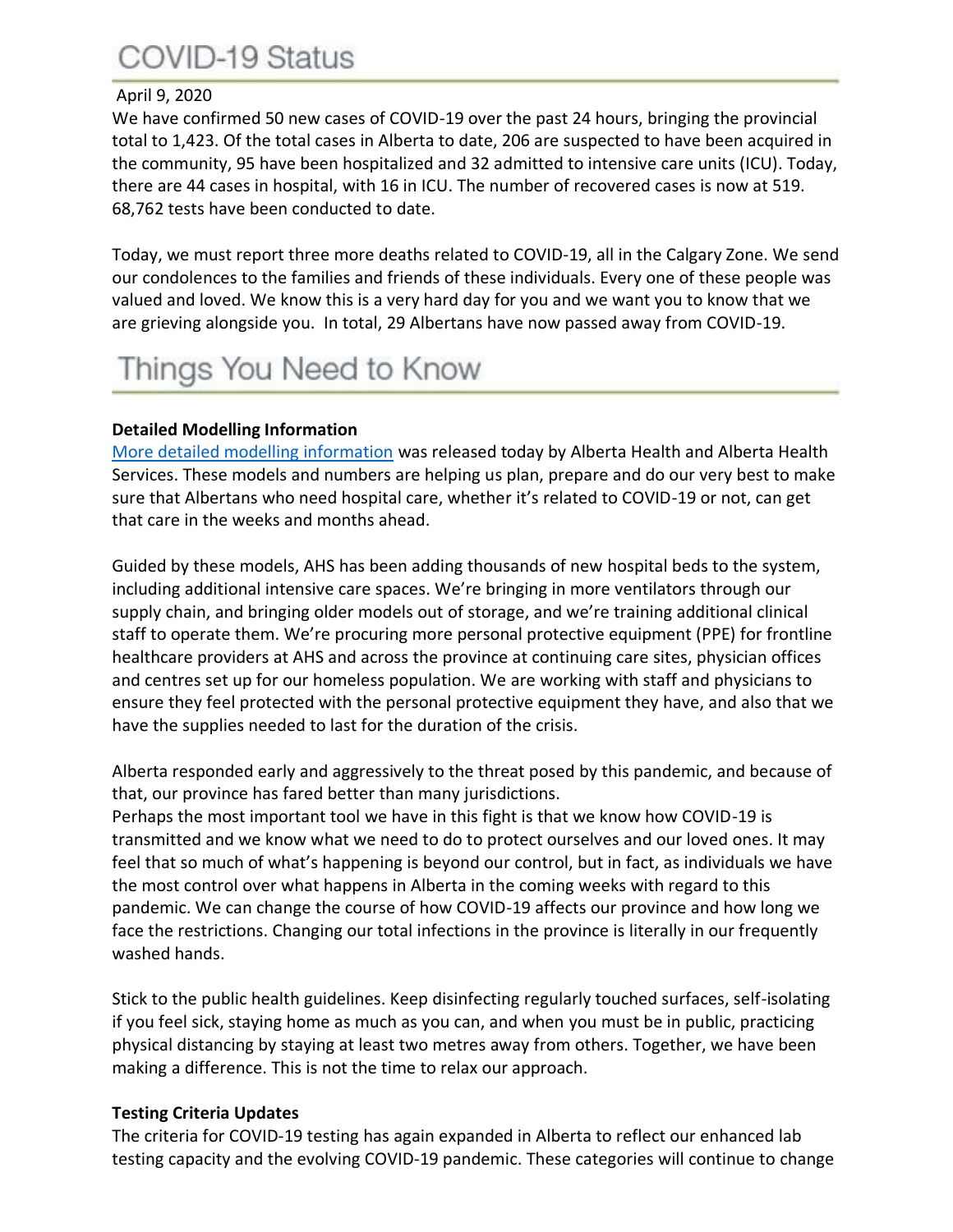in the coming weeks and months, as we adjust based on the course of COVID-19. We continue to encourage anyone who fits into any of the below outlined categories to go to [ahs.ca/covid](http://www.ahs.ca/covid) and complete the online assessment. This will be faster than calling 811, and will ensure you get the testing you may need.

# *Newly eligible groups:*

Effective today, in addition to those already eligible for testing, the groups outlined below are now eligible for testing in Alberta, if they have symptoms of cough, fever, shortness of breath, runny nose or sore throat and:

- reside in Calgary Zone
- reside anywhere in Alberta and are living with someone aged 65 or older
- reside anywhere in Alberta and usually work outside of the home, but are unable to do so while self-isolating

**Note:** While people with symptoms are legally required to self-isolate, they ARE allowed to leave home to come for testing, [following the guidance outlined in this order.](https://open.alberta.ca/dataset/d703fd54-ee23-4b53-bd4b-480cdbfdd851/resource/e853cc79-b3cd-4d31-86cf-c2dfb634904a/download/health-cmoh-exemption-isolated-persons-needing-testingcovid-19-2020-04-01.pdf)

All symptomatic individuals in the following roles also continue to be eligible for testing:

- Group home workers and shelter workers
- First responders, including firefighters
- Those involved in COVID-19 enforcement, including police, peace officers, bylaw officers, environmental health officers, and fish and wildlife officers
- Correctional facility staff, working in either a provincial or federal facility
- People who are hospitalized with respiratory illness
- Residents of continuing care and other similar facilities
- Individuals who work in a clinical care setting including hospitals, clinics, and any other settings where face-to-face patient care is provided in addition to pharmacists and pharmacy technicians

If you do not fit into any of the above testing criteria, and are symptomatic, you are required to stay home and self-isolate for a minimum of 10 days from the start of your symptoms, or until symptoms resolve, whichever is longer. If your symptoms worsen, call 811. Please do not visit a hospital, physician's office, lab or healthcare facility without consulting Health Link (811) first.

# **Personal Protective Equipment (PPE) Planning**

Right now, we have sufficient supply of PPE to meet the projected needs. But, we cannot be complacent – our PPE supply is going to be key in ensuring our frontline staff can do their lifesaving work. We must continue to focus on conserving what we have. It is more important than ever that we use our PPE appropriately.

We are also extremely fortunate in Alberta to have one provincial healthcare system. This gives us enormous purchasing power, locally, nationally and internationally. AHS has been working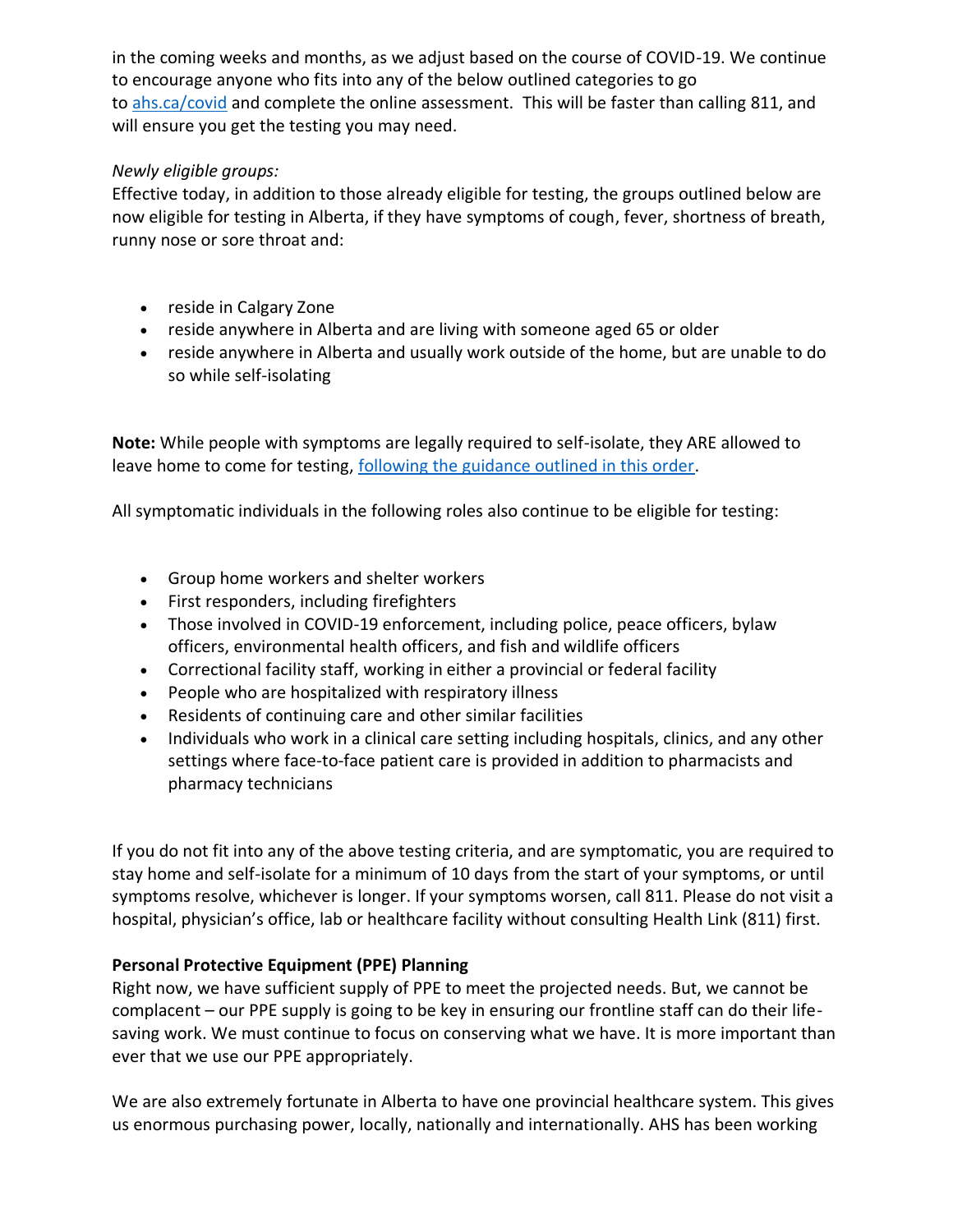globally to secure additional PPE, including face shields, procedure masks, surgical gowns, and N95 respirators.

We have developed models that project PPE usage and needs, now and into the future. These models are being reviewed on an ongoing basis with actual information and then adjusted and compared to our in-bound stock and daily demand. We are reassured by the modelling predictions to date, and will continue to be diligent in this work. We continue to test some of that modelling now in the clinical settings to ensure that modelling assumptions hold true.

AHS has also created a [PPE Task Force](https://www.albertahealthservices.ca/topics/Page17048.aspx) to consolidate best practice guidelines and information. And, we continue to look at other ways of doing things. AHS is investigating recycling or re-using some PPE equipment, after ensuring the equipment is cleaned and sterilized, just as other jurisdictions are doing.

We will continue to update you on details about PPE as we move through this outbreak together.

#### **Allied Health Virtual Care Guidance**

Many AHS programs and services have transitioned from face-to-face appointments, to telephone and other virtual platforms to provide care during the COVID-19 pandemic.

### **Student Placement Guidance Document**

Emergency and crisis situations are an integral part of healthcare education. Where appropriate and safe to do so, we are supporting the continuation of student placements in AHS facilities.

# **AHS Zoom Reaches One Million Meeting and Virtual Care Minutes**

AHS staff and physicians have now utilized more than one million meeting minutes on Zoom since the COVID-19 pandemic began. Zoom videoconferencing has been an invaluable tool for AHS teams to connect virtually, as well as provide remote care to patients. This has been particularly helpful to support patients who are unable to attend AHS clinics due to a variety of factors, including being in self-isolation or being located in rural or remote areas.

AHS uses an enterprise, or business-specific version of Zoom, which adheres to Canadian and international security standards, federal legislation and best practices for business and healthcare. At this time, Zoom's use within AHS is strictly for communication; it should not be used to share or store sensitive health information.

All AHS groups using Zoom, or any videoconferencing tool, are obligated to adhere to our legislation, policies, best practices, code of conduct, and guidelines when representing AHS.

# In the Zones

# **Zone Emergency Operations Centre (ZEOC) Update – South Zone**

Collaboration is at the heart of the assessment and testing measures for COVID-19 in South Zone. With teams working together, South Zone is able to provide same-day testing for many of those being referred.

Public Health, Environmental Public Health, and Community Infection and Prevention Control, have played a major role in the responsive and coordinated efforts across the zone, utilizing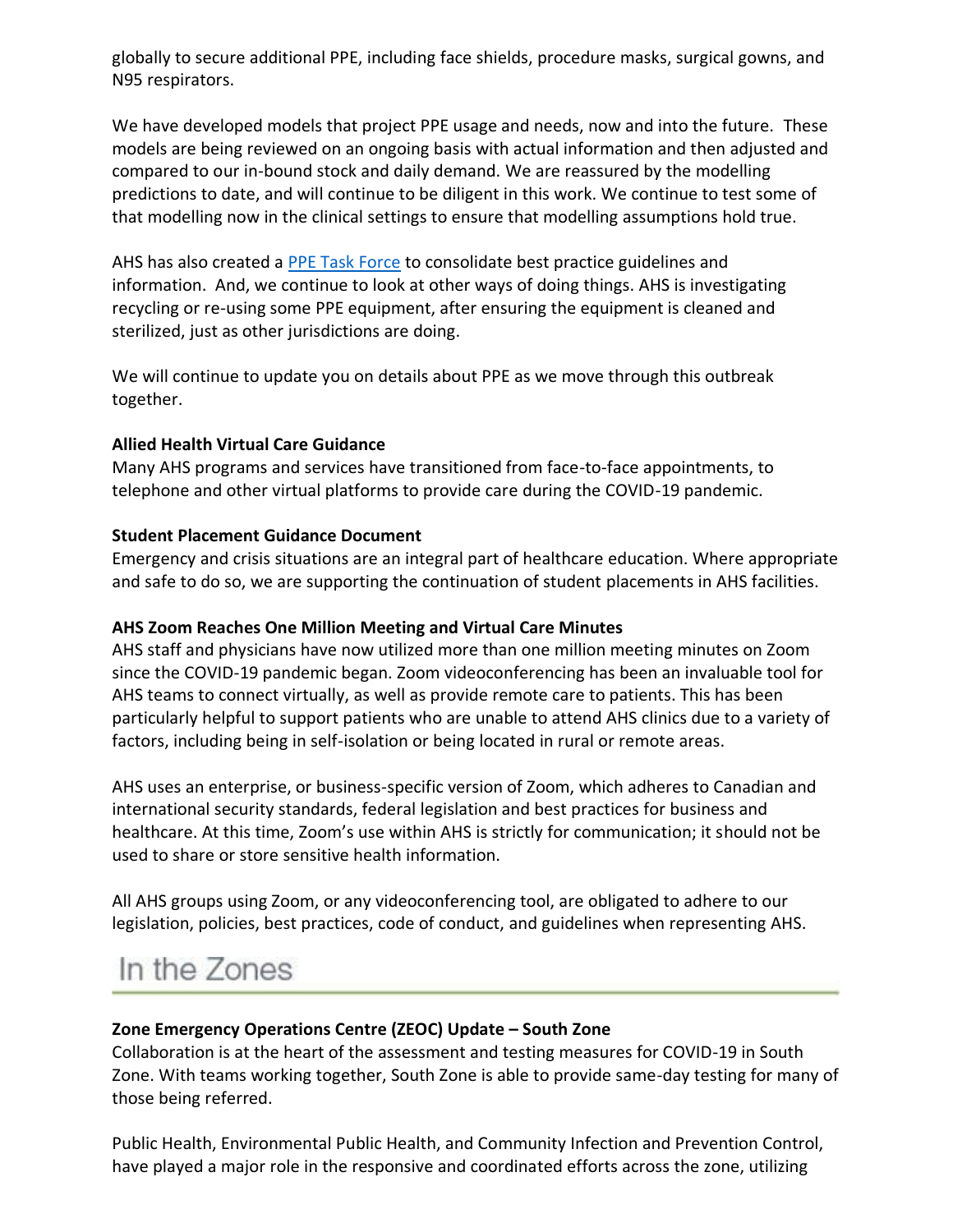their experience from the vaccine preventable disease outbreaks that have occurred in the southern parts of the province. Their quick action and familiarity with the process led to quick turnaround times for those needing to be swabbed.

On cold and snowy days, their staff have bundled up to operate parking lot drive-through swabbing locations at 11 satellite sites across the zone, allowing rural Albertans to be swabbed in their own communities without having to travel to a larger municipality. Meanwhile, in coordination with public health teams, community paramedics are providing testing for those in community who are unable to leave their homes, as well as those who live at-risk or are homeless. Testing is also being done in congregate living and other home settings by home care and other trained staff.

The close work of these teams, both on the frontlines and among South Zone leadership, has allowed testing to help monitor health and protect residents throughout the zone.



Public Health staff out swabbing in a parking lot in Lethbridge at one of 11 drive-through locations

First Nation Telehealth and Onehealth Resources:

- Onehealth can be found at <https://www.onehealth.ca/ab/ABCovid-19>
- Telehealth Portal can be found at: [https://fntn.ca/DesktopModules/TSAGTHSkinObjects/images/slider\\_01.jpg](https://fntn.ca/DesktopModules/TSAGTHSkinObjects/images/slider_01.jpg)